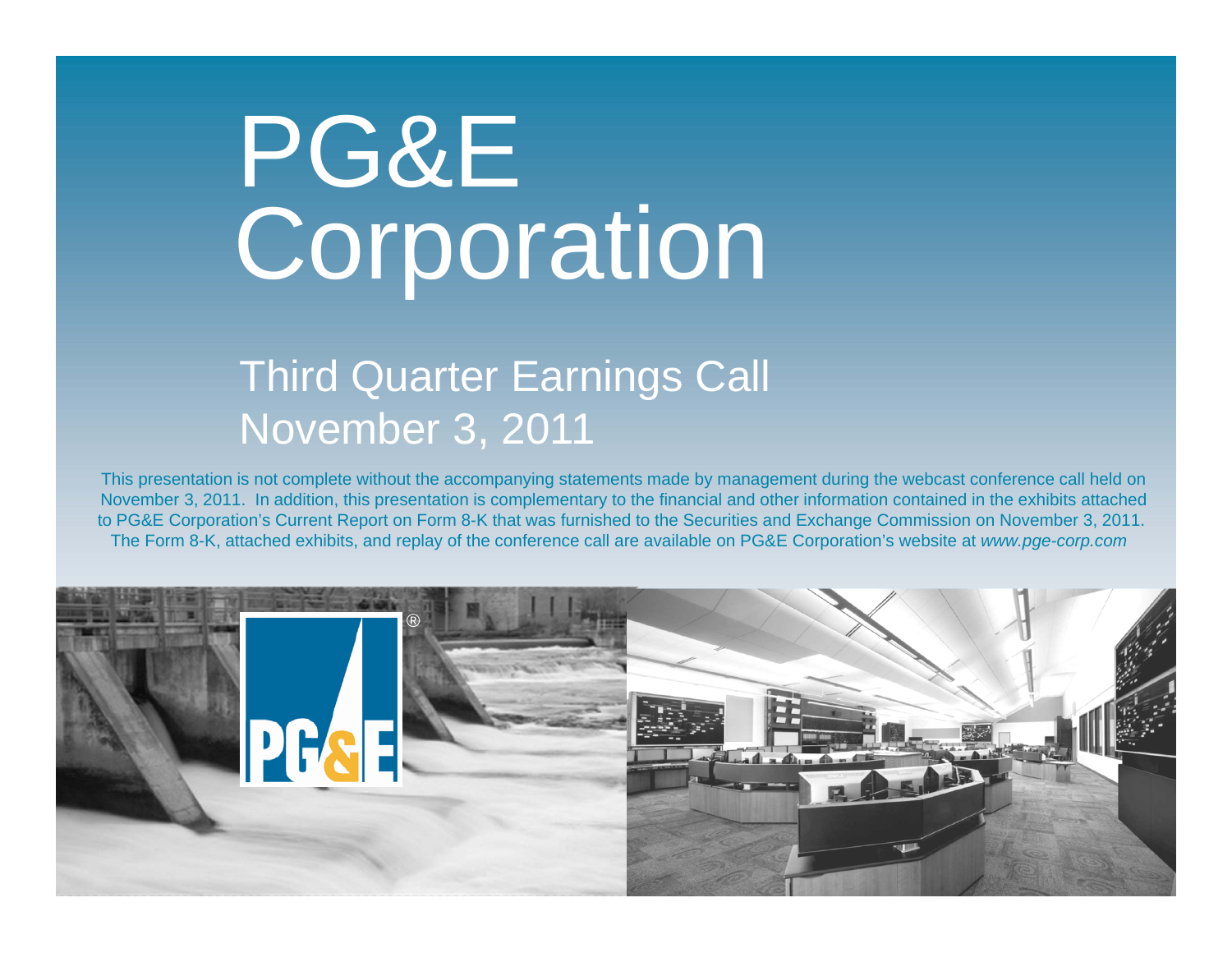### Safe Harbor Statement

**This presentation contains forward-looking statements that relate to management's guidance for PG&E Corporation's 2011 and 2012 earnings per share from operations and various assumptions and estimates on which such guidance is based, including forecasts of costs related to planned gas and electric operations improvements, the amount of costs related to gas pipeline matters and the recoverability of such costs through rates, third-party liabilities associated with the September 9, 2010 natural gas pipeline accident in San Bruno, California, forecast capital expenditures, environmental remediation liability, and future equity issuances. These statements are necessarily subject to various risks and uncertainties, the realization or resolution of which may be outside of management's control. Actual results may differ materially. Factors that could cause actual results to differ materially include:**

•the outcome of pending and future regulatory proceedings and investigations related to the San Bruno accident and the safety of the Utility's natural gas transmission pipelines; the ultimate amount of costs the Utility incurs for natural gas pipeline matters that are not recoverable through rates; the ultimate amount of third-party claims associated with the San Bruno accident that will not be recovered through insurance; and the amount of any civil or criminal fines, penalties, or punitive damages the Utility may incur related to these matters;

•the outcome of future investigations or proceedings that may be commenced by the CPUC or other regulatory authorities relating to the Utility's compliance with law, rules, regulations, or orders applicable to the operation, inspection, and maintenance of its electric and gas facilities (in addition to investigations or proceedings related to the San Bruno accident and natural gas pipeline matters);

•explosions, fires, accidents, mechanical breakdowns, the disruption of information technology and systems (including the newly installed advanced electric and gas metering system), human errors, and similar events that may occur while operating and maintaining an electric and natural gas system in a large service territory with varying geographic conditions that can cause unplanned outages, reduce generating output, damage the Utility's assets or operations, which could subject the Utility to third-party claims for property damage or personal injury, or result in the imposition of civil, criminal, or regulatory fines or penalties on the Utility;

•the impact of storms, earthquakes, floods, drought, wildfires, disease, and similar natural disasters, or acts of terrorism or vandalism, that affect customer demand or that damage or disrupt the facilities, operations, or information technology and systems owned by the Utility, its customers, or third parties on which the Utility relies;

•the potential impacts of climate change on the Utility's electricity and natural gas businesses, the impact of environmental laws and regulations aimed at the reduction of carbon dioxide and other greenhouse gases, and whether the Utility is able to recover associated compliance costs including the cost of emission allowances and offsets that the Utility may incur under cap and trade regulations;

•the outcome of seismic studies the Utility is conducting that could affect the Utility's ability to continue operating Diablo Canyon or renew the operating licenses for Diablo Canyon, the issuance of NRC orders or the adoption of new legislation or regulations to address seismic and other risks at nuclear facilities, or to address the operations, decommissioning, storage of spent nuclear fuel, security, safety, cooling water intake, or other operating or licensing matters associated with Diablo Canyon and whether the Utility is able to comply with such new orders, legislation, or regulations and recover the increased costs of compliance through rates;



•whether the Utility's newly installed electric and gas SmartMeter™ devices and related software systems and wireless communications equipment continue to accurately and timely measure customer energy usage and generate billing information, whether the Utility can successfully implement the system design changes necessary to accommodate changing retail electric rates, and whether the Utility can continue to rely on third-party vendors and contractors to support the advanced metering system; •the impact of environmental remediation laws and regulations, particularly those affecting the remediation of the Utility's former manufactured gas plants and natural gas compressor sites, the extent to which the Utility is able to recover compliance and remediation costs from third parties or through rates or insurance, and the ultimate amount of environmental remediation costs the Utility incurs related to the Hinkley natural gas compressor station;

•other factors and risks discussed in PG&E Corporation and the Utility's 2010 Annual Report on Form 10-K and subsequent Quarterly Reports on Form 10-Q that have been filed with the Securities and Exchange Commission.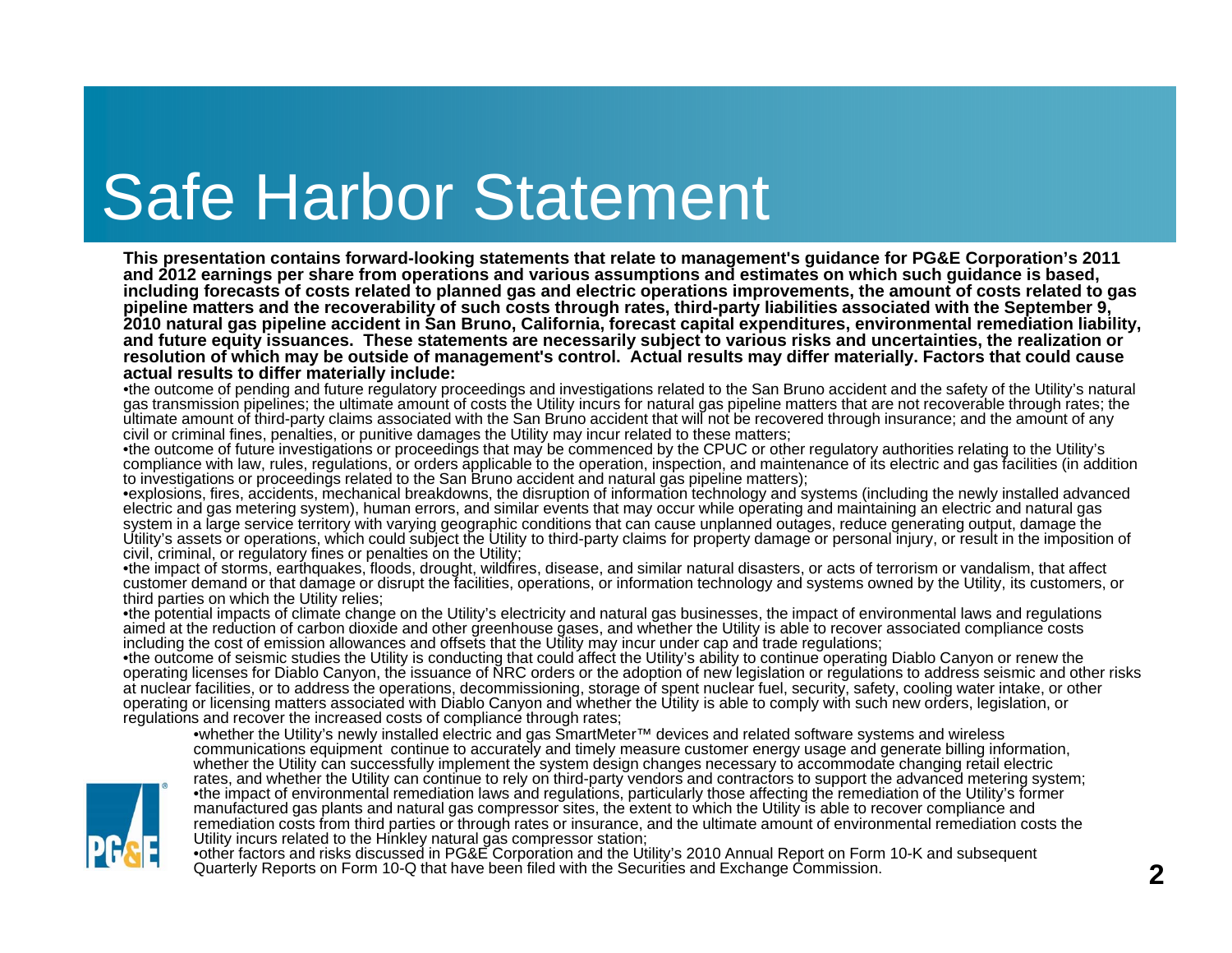### Today's Speakers

**Tony Earley** Chairman, CEO and President, PG&E Corporation

**Chris Johns**President, Pacific Gas and Electric Company

**Kent Harvey**  Senior Vice President and CFO, PG&E Corporation

**Gabe Togneri**  Vice President, Investor Relations, PG&E Corporation

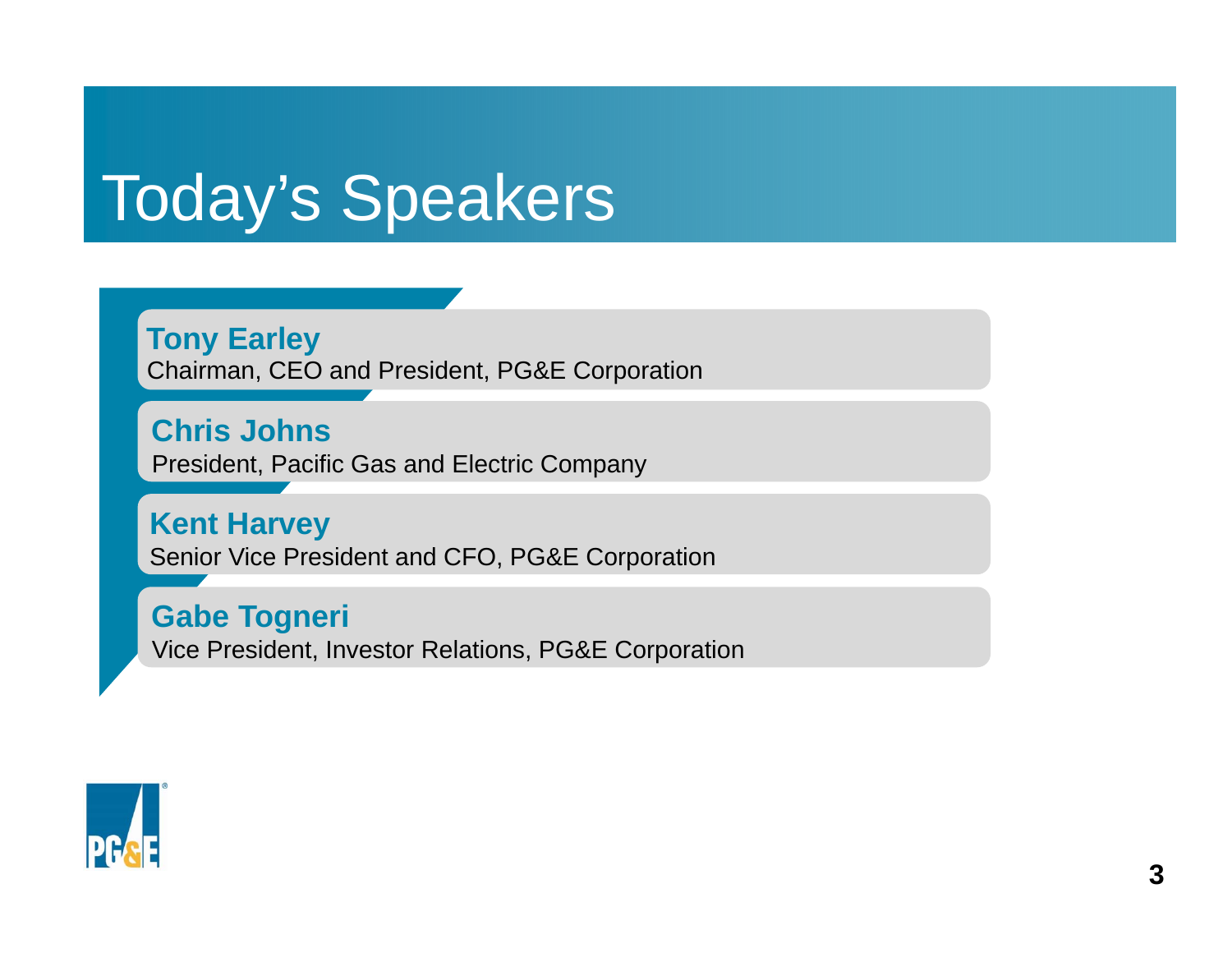# Initial Observations at PG&E

- **Commitment to Excellence in Operations**
- **Benchmark – Celebrate the Gaps**
- **Organizational Structure Supports Improvement**

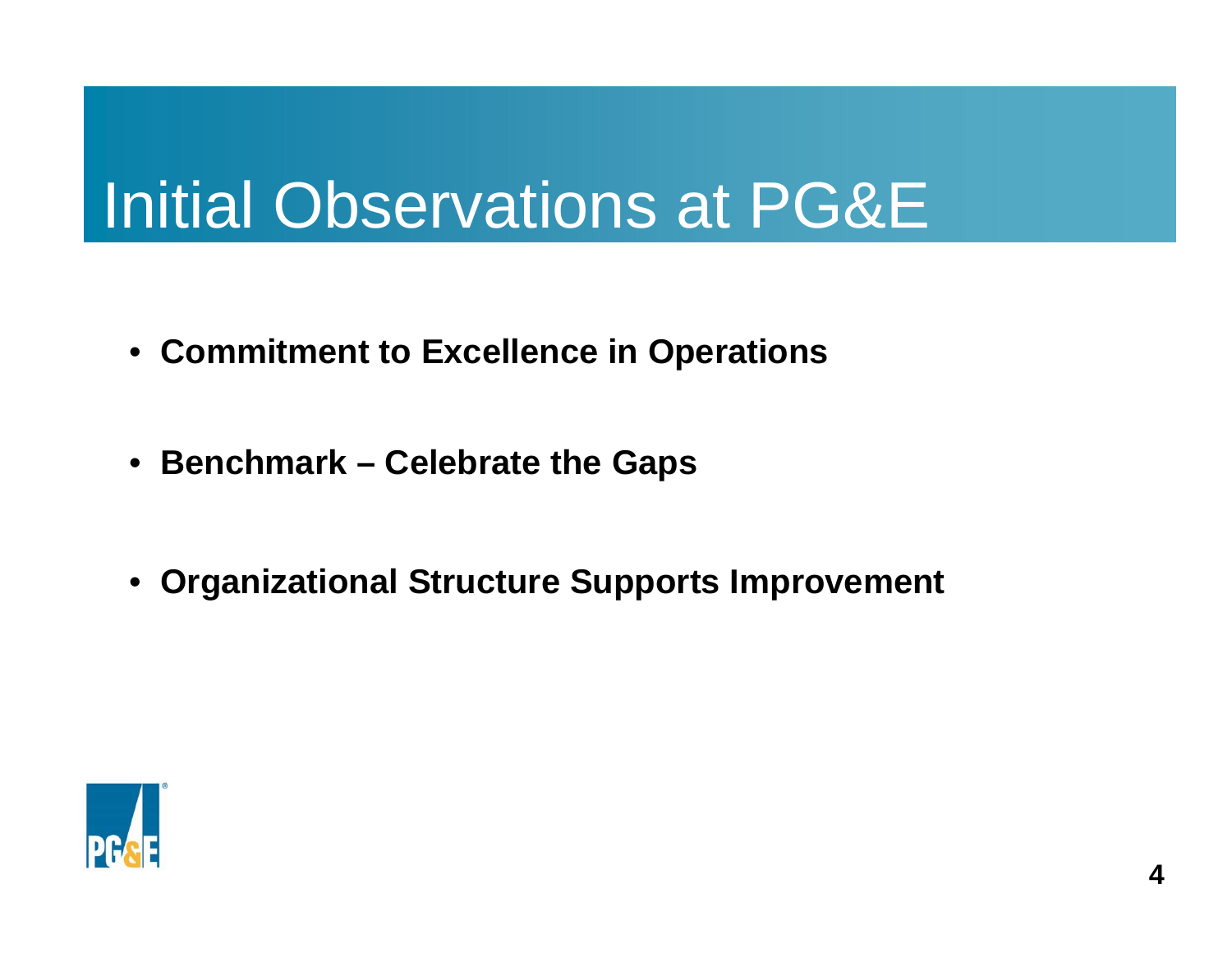### PG&E Officer Team

- Key Recent Additions Nick Stavropoulos, EVP, Gas Operations<br>Key Recent Additions Karen Austin, SVP and Chief Information
	- Karen Austin, SVP and Chief Information Officer

Leadership team includes strong, diverse experience at PG&E and other utilities



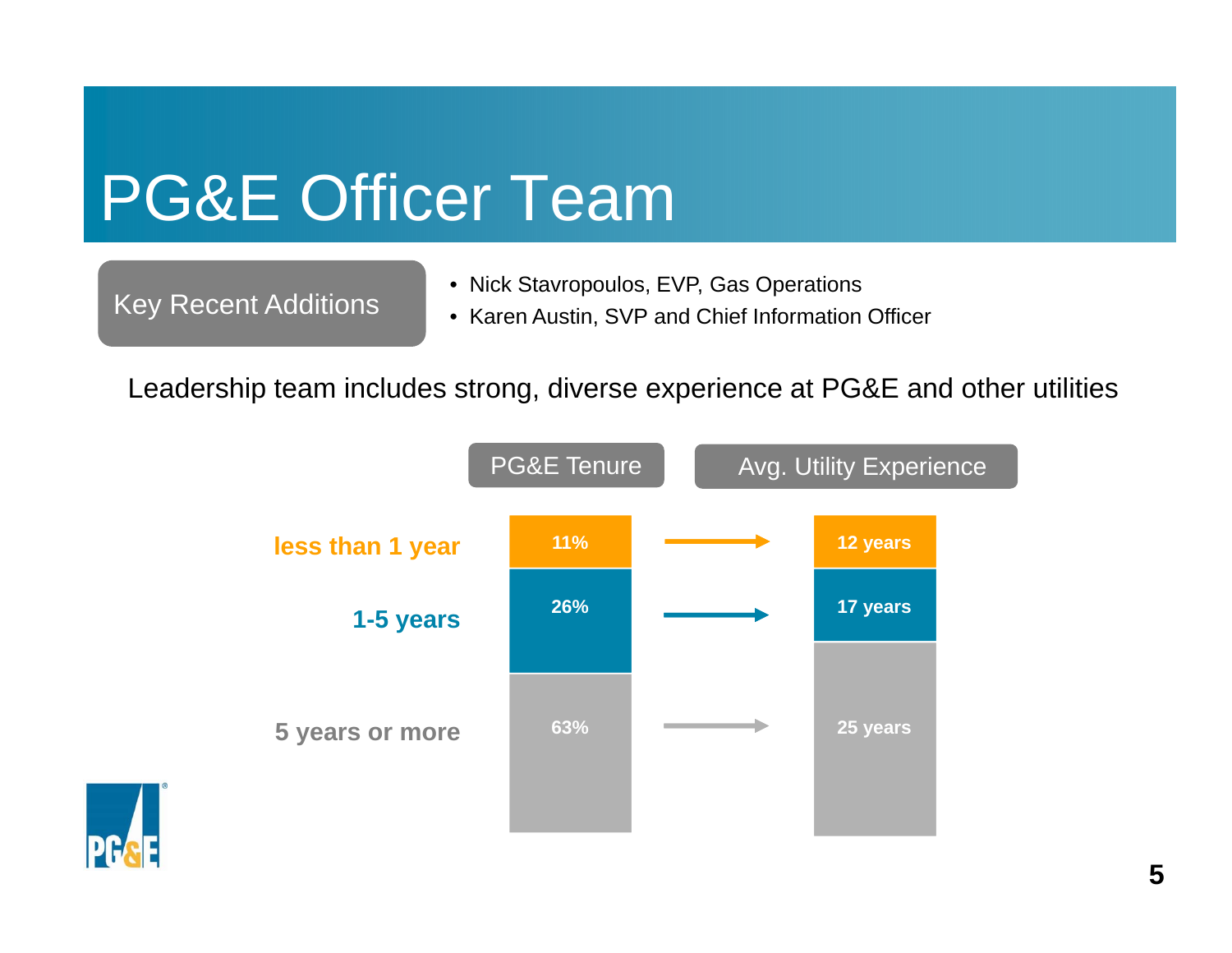### Improvement Plans

Additional Gas and Electric Spending

- Accelerate previously planned work
- Identified new work
- Will impact 2012 and 2013 earnings

Restore Confidence and Trust

- Work to improve operations is vital
- Consistently provide better service
- Drive to operational excellence and accountability

Benchmark to Drive Improvement

- • Compare to the best in operations
- $\bullet$  Identify gaps in performance
- Set meaningful goals

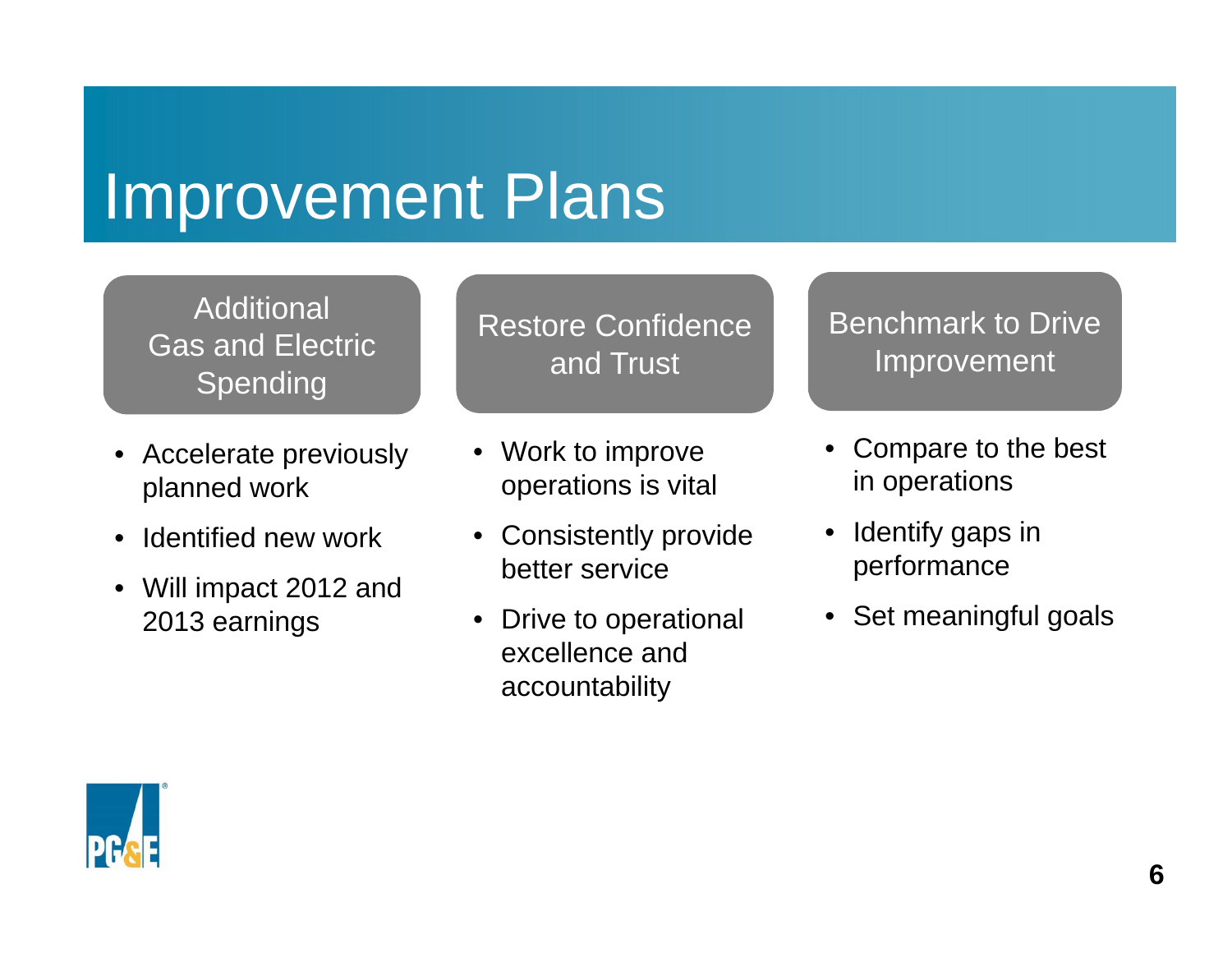### Operational Review

Reviewed all areas of operations



Assessed opportunities to improve safety, reliability, and customer service



Identified work requiring additional expense spending

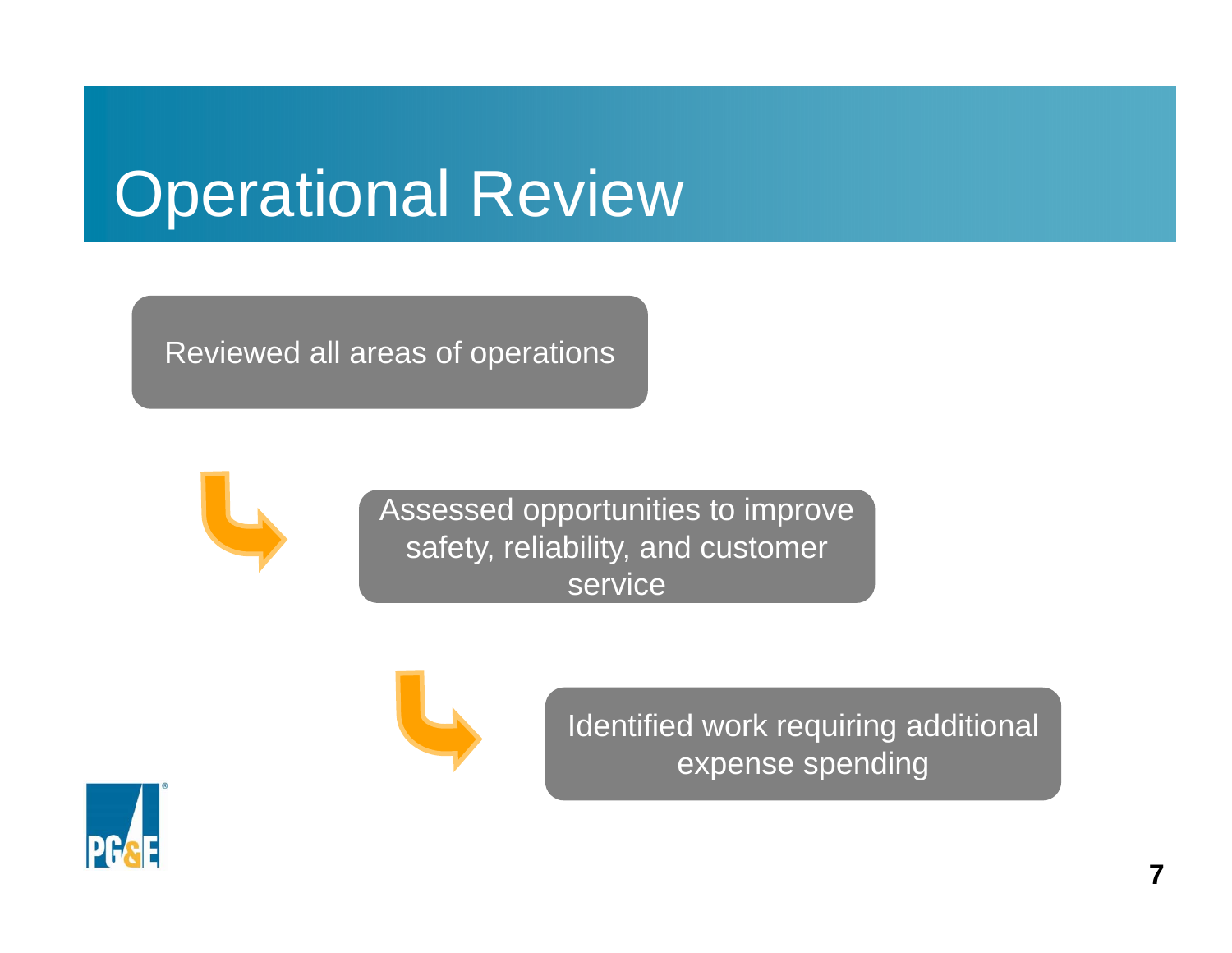# Additional Expenses in 2012

### Annual Projections Beyond Previously Planned Expense Level

**2012: ~\$200 million 2013: Comparable Amount**

#### **Accelerated Gas and Electric Work**

| Gas |  |
|-----|--|

- •Evaluate and remediate gas services vulnerable to corrosion
- •Increase right of way clearances
- •Protect or relocate gas distribution meters to prevent damage

**Electric**

- •Accelerate pole reinforcement program and pole inspection cycles
- $\bullet$ Increase hazard patrols in wildfire areas
- •Accelerate overhead and underground line maintenance work

#### **Performance Improvement Work**

| <b>Gas</b>      | Increase staffing and training for gas control center<br>$\bullet$<br>Shorten leak repair and leak recheck intervals<br>$\bullet$<br>Improve integrity management and class location programs<br>$\bullet$ |
|-----------------|------------------------------------------------------------------------------------------------------------------------------------------------------------------------------------------------------------|
| <b>Electric</b> | Improve technology used for field asset inventory system                                                                                                                                                   |
| <b>Customer</b> | Provide more support to small and medium business customers<br>$\bullet$<br>Increase overall customer communications and education efforts                                                                 |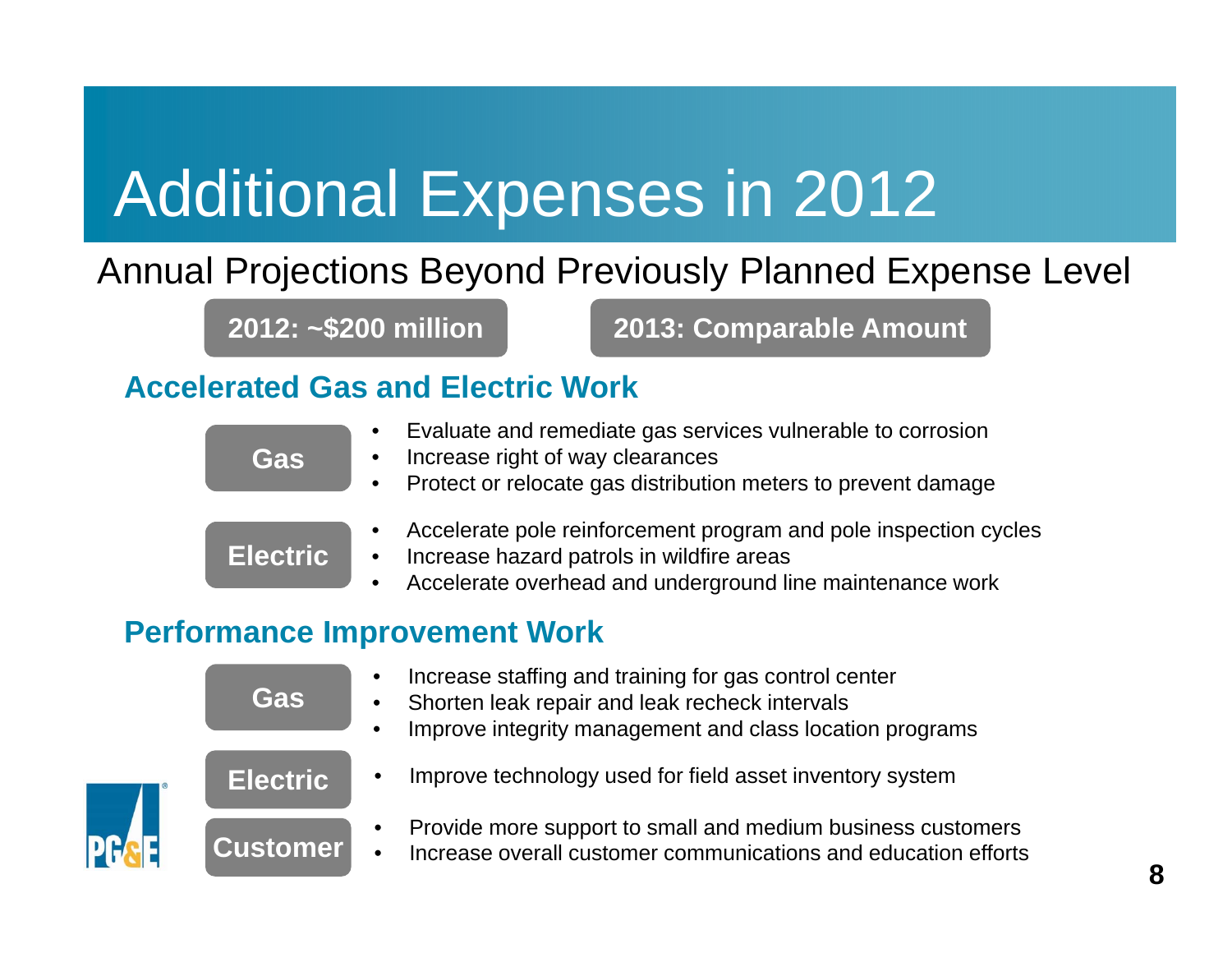### Natural Gas Pipeline Matters

#### **Regulatory Proceedings**

#### **NTSB**

Final Report Issued

#### CPUC

Investigation (OII)

Rulemaking (OIR)

Proceedings on parallel timeframes

**Pipeline Work** 

#### Strength Testing

Q3: Tested 46 miles

YTD: Cleared > 100 mi

#### MAOP Validation

Met targets to date End of 2011: 1,800 miles Third Party **Liability** 

#### Additional Accrual

Q3: \$96 million charge

- New information about nature of claims
- Experience to date resolving key cases
- Developments in litigation and regulatory proceedings

#### Liability Range

\$375 million - \$600 million

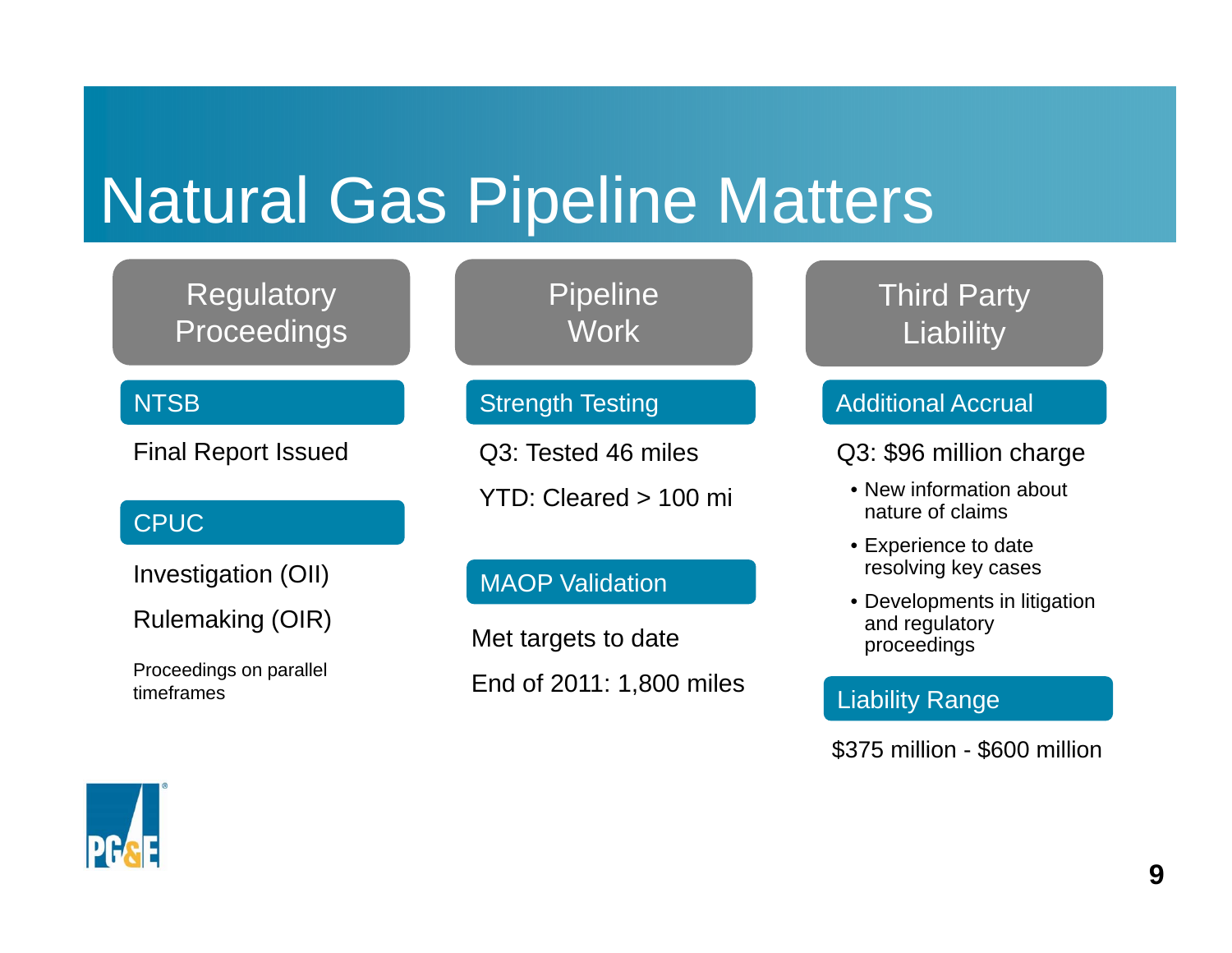### Environmental-Related Costs

### Q3 2011 Accrual Increase: \$125 million

#### **Primary Drivers**

- Hinkley final remediation plan proposal
- Chromium plume extends farther than previously believed
- Order for permanent replacement water

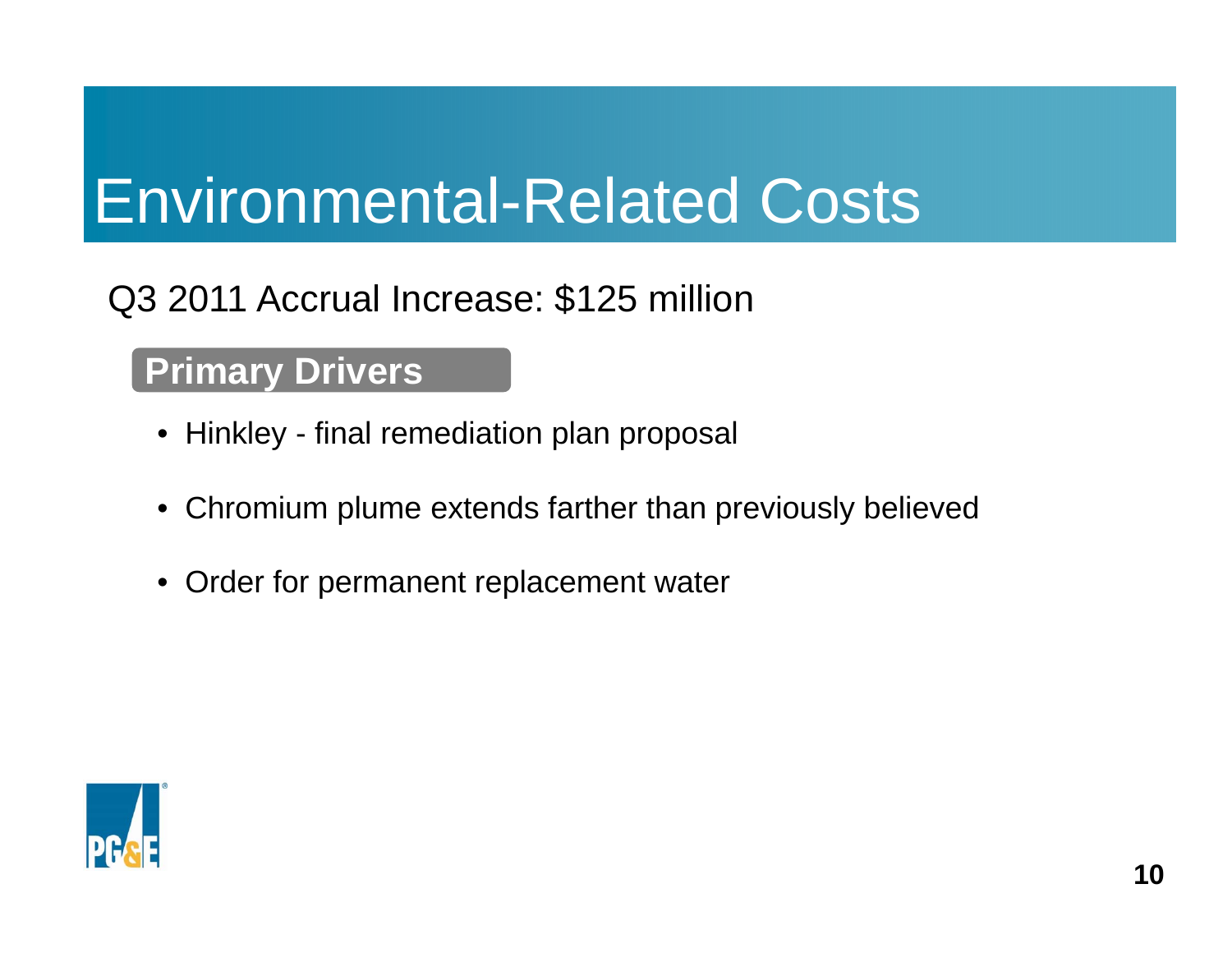### 3Q 2011 EPS

|                                      |   | <b>Earnings</b><br>(millions) |   | <b>EPS</b> |
|--------------------------------------|---|-------------------------------|---|------------|
| <b>Earnings from Operations</b>      | S | 436                           | S | 1.08       |
| <b>Items Impacting Comparability</b> |   |                               |   |            |
| <b>Natural Gas Pipeline Matters</b>  |   | (162)                         |   | (0.40      |
| <b>Environmental-Related Costs</b>   |   | (74                           |   | (0.18)     |
| <b>EPS on a GAAP Basis</b>           |   | 200                           |   | 0.50       |
|                                      |   |                               |   |            |

| <b>Natural Gas Pipeline Matters</b><br>(millions, pre-tax) |    |       |  |  |  |
|------------------------------------------------------------|----|-------|--|--|--|
| 3Q 2011                                                    |    |       |  |  |  |
| Pipeline-related costs                                     | \$ | (177) |  |  |  |
| Third-party liability claims                               |    | (96)  |  |  |  |
| <b>Insurance Recoveries</b>                                |    |       |  |  |  |
| <b>Total</b>                                               |    |       |  |  |  |

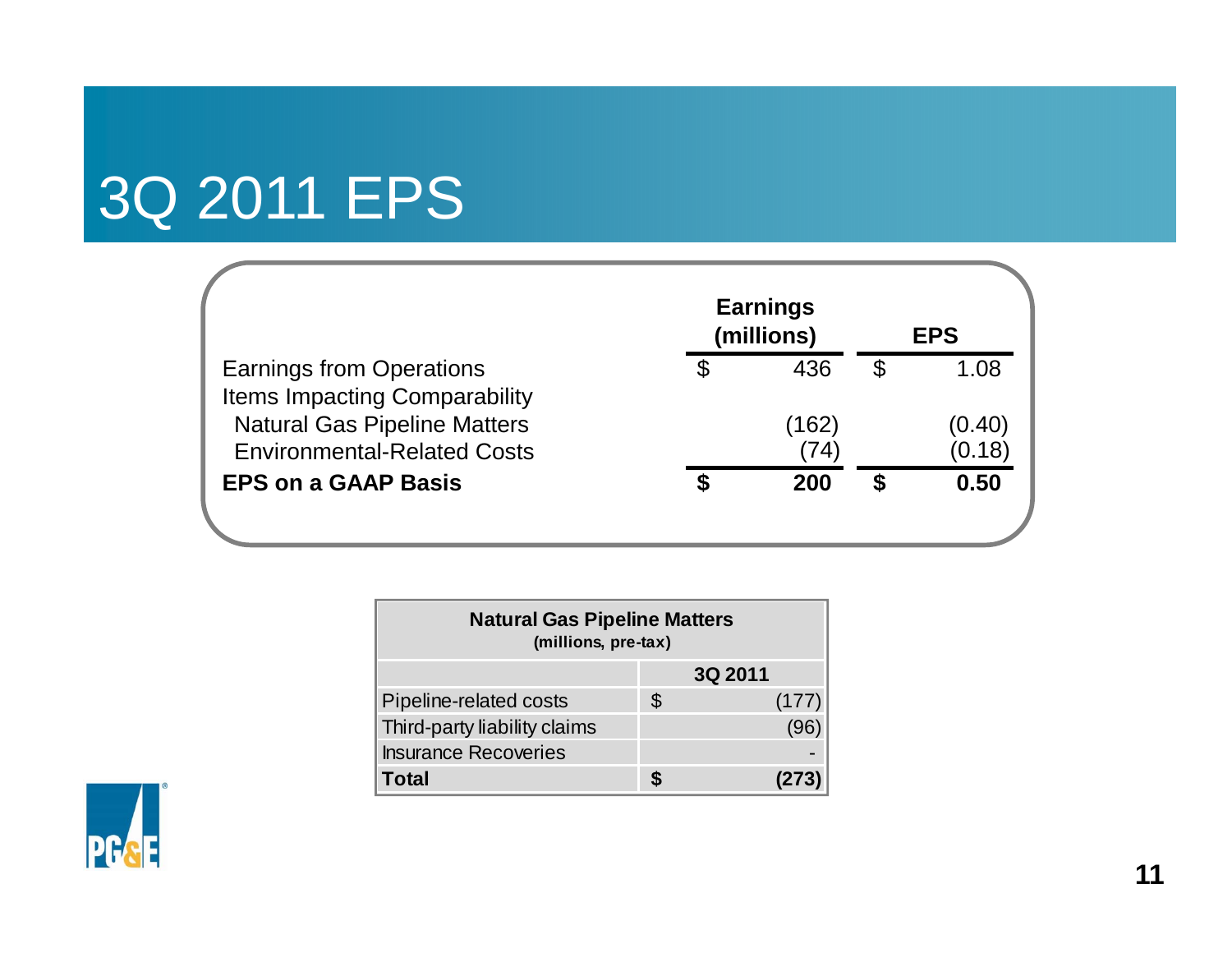### 3Q 2011 Q over Q Comparison





*"Earnings from Operations" is not calculated in accordance with GAAP and excludes items impacting comparability.*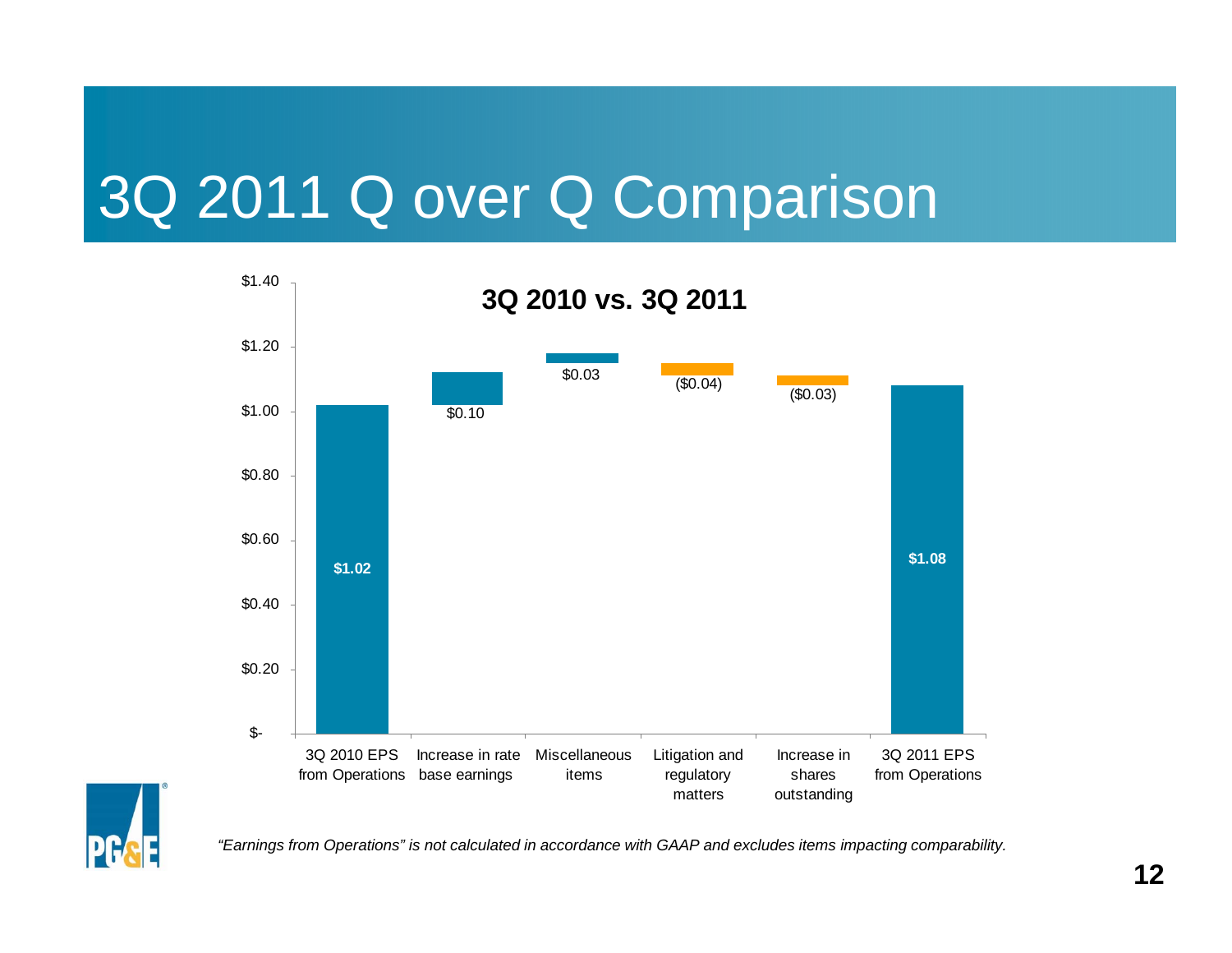# 2011 EPS Guidance

|            |     | <b>High</b> |
|------------|-----|-------------|
| \$<br>3.45 | \$  | 3.60        |
|            |     |             |
| (1.28)     |     | (0.65)      |
| (0.18)     |     | (0.18)      |
| 1.99       |     | 2.77        |
|            |     |             |
|            | Low |             |

| <b>Natural Gas Pipeline Matters</b><br>(millions, pre-tax) |   |          |  |       |  |
|------------------------------------------------------------|---|----------|--|-------|--|
| <b>High guidance</b><br>Low guidance<br>range<br>range     |   |          |  |       |  |
| Pipeline-related costs                                     | S | (550) \$ |  | (350) |  |
| Third-party liability claims                               |   | (380)    |  | (155) |  |
| <b>Insurance Recoveries</b>                                |   | 60       |  | 60    |  |
| <b>Total</b>                                               |   | (870     |  | (445) |  |



Does not include additional insurance recoveries or potential fines, penalties, or punitive damages.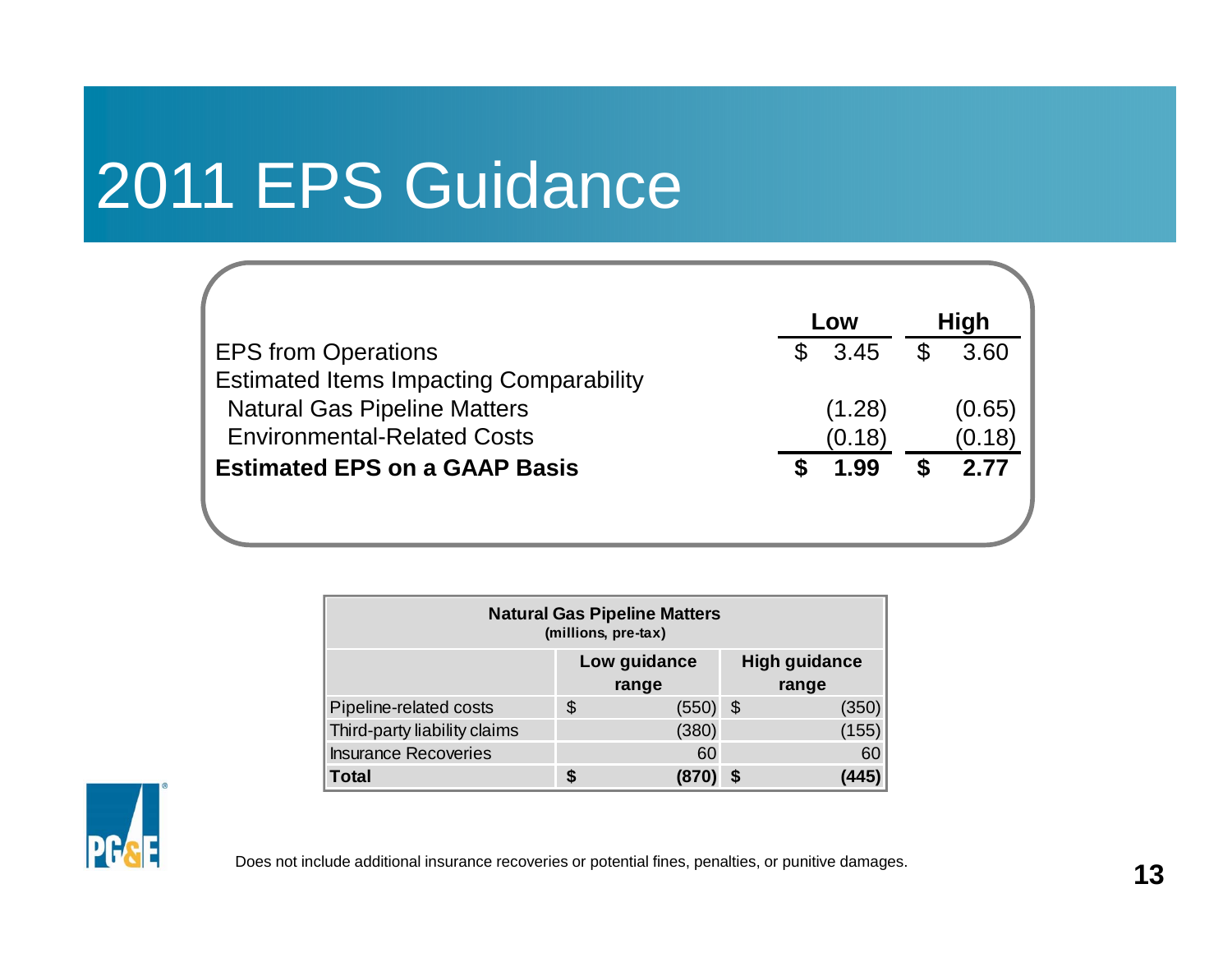### Assumptions for 2012 Guidance

#### Authorized Rate Base *(weighted average)*



#### Capital Expenditures Forecast (\$ millions)

|                                | 2011   | 2012   |
|--------------------------------|--------|--------|
| <b>Gas Distribution</b>        | 375    | 500    |
| Electric Distribution          | 1250   | 1400   |
| <b>Gas Transmission</b>        | 175    | 275    |
| Electric Transmission          | 750    | 775    |
| <b>Conventional Generation</b> | 450    | 550    |
| Common Plant                   | 400    | 425    |
| <b>Separately Funded</b>       |        |        |
| Cornerstone                    | 100    | 125    |
| PV                             | 300    | 275    |
| SmartMeter                     | 225    | 50     |
| <b>PSEP</b>                    | 69     | 384    |
| Other                          | 100    | 75     |
| <b>Total CapEx</b>             | ~4,200 | ~4,800 |

*Expect 2012 CapEx: ~\$4,600 - \$4,800 million*



**Authorized ROE: 11.35%**

Cost of Capital **Equity Ratio:** 52%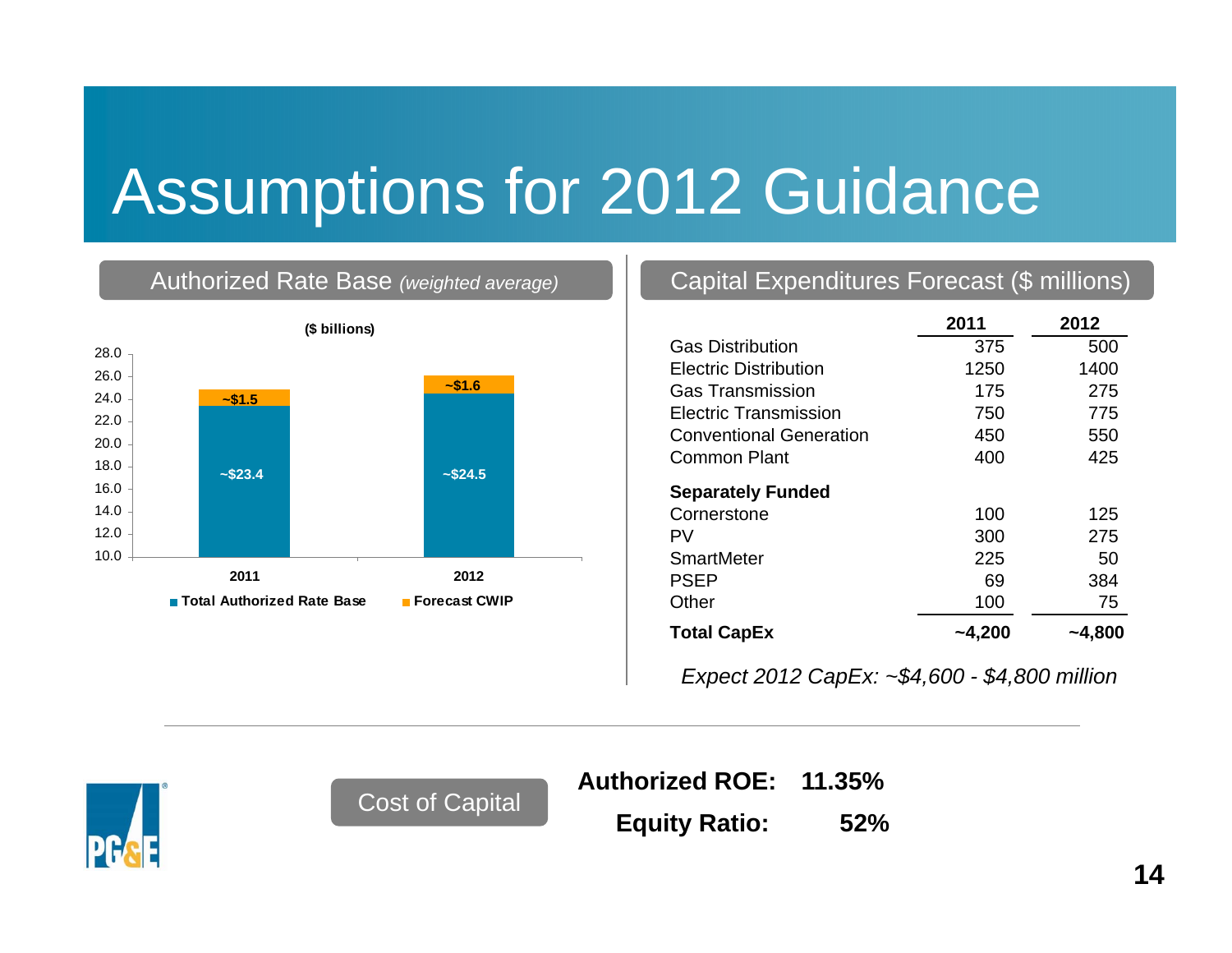# 2012 Additional Expenses

### **2012: ~\$200 million more than previously planned**



**Accelerate work previously planned over a number of years**

**Plan to complete by end of 2013**



**Elevate ongoing performance to a 2/3 higher level**

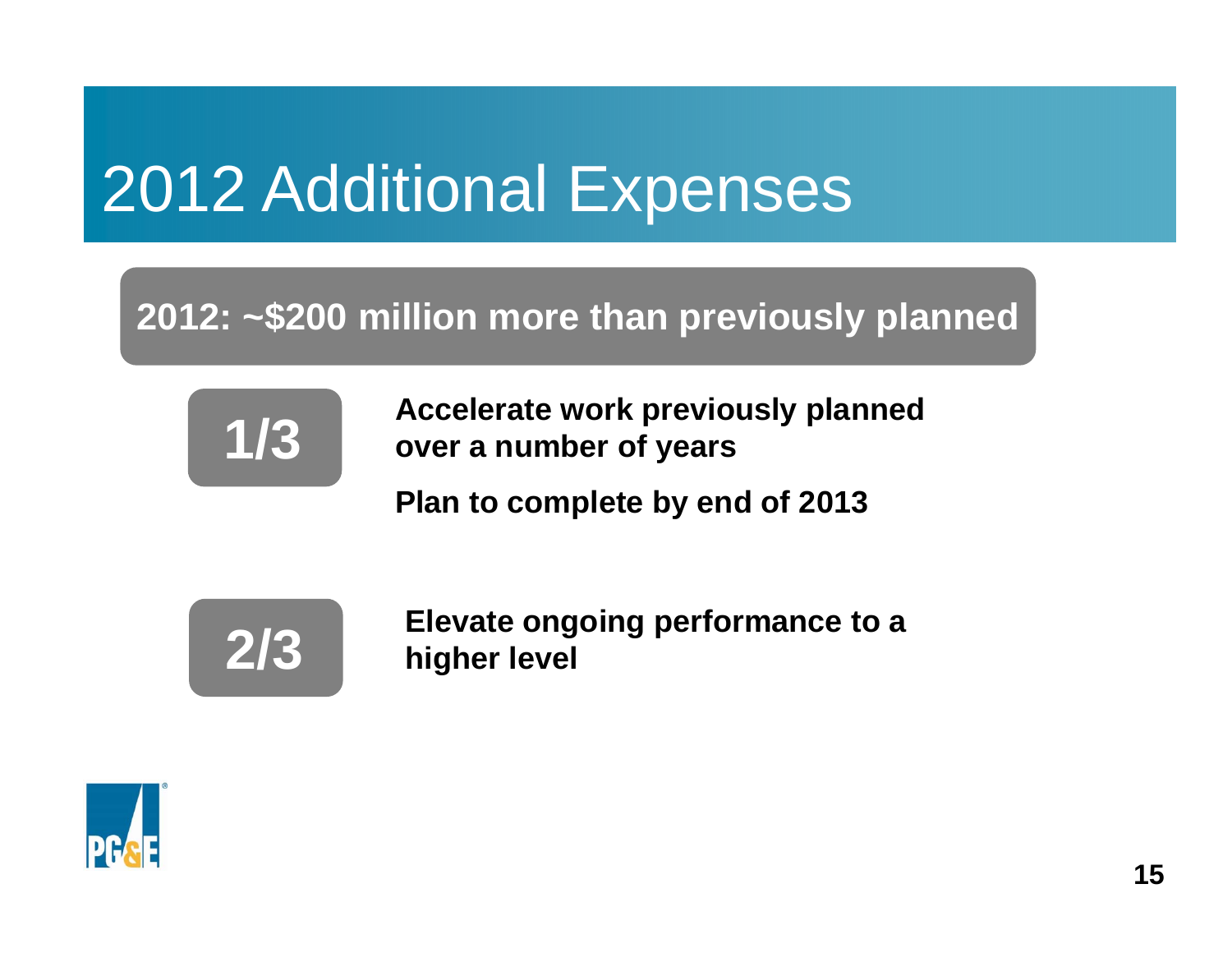# Earnings from Ops Comparison

#### **2011 EPS from Operations 2012 EPS from Operations**

#### **\$3.45 - \$3.60**

| - Higher expenses<br>- Higher shares<br>+ Rate base growth | $$3.10 - $3.30$ |
|------------------------------------------------------------|-----------------|
|                                                            |                 |
|                                                            |                 |
|                                                            |                 |
|                                                            |                 |



*"Earnings from Operations" is not calculated in accordance with GAAP and excludes items impacting comparability.*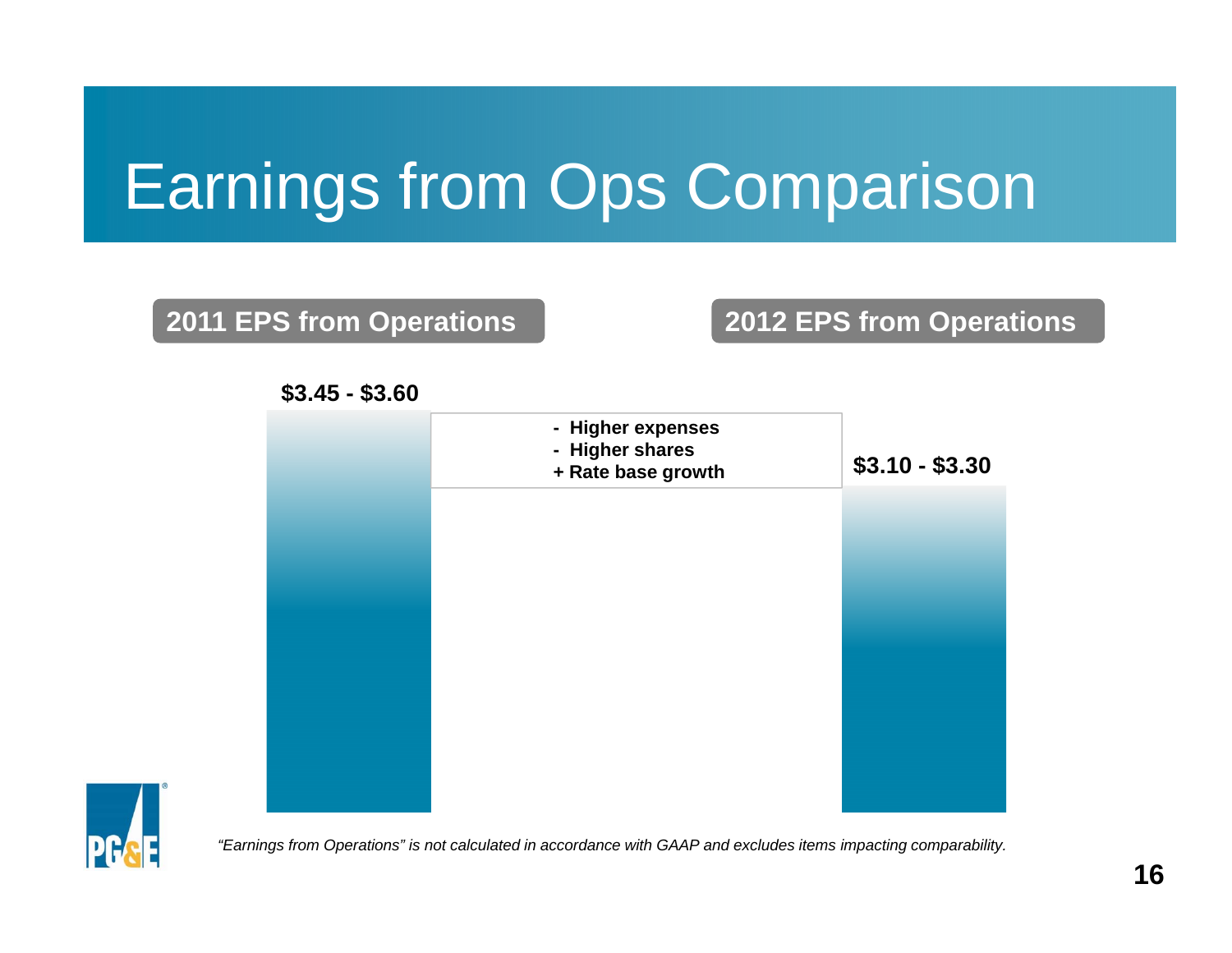# 2012 EPS Guidance

|                                                | Low    |                | <b>High</b> |
|------------------------------------------------|--------|----------------|-------------|
| <b>EPS from Operations</b>                     | \$3.10 | $\mathfrak{L}$ | 3.30        |
| <b>Estimated Items Impacting Comparability</b> |        |                |             |
| <b>Natural Gas Pipeline Matters</b>            | (0.60) |                | (0.14)      |
| <b>Environmental-Related Costs</b>             | (0.14) |                | 0.00        |
| <b>Estimated EPS on a GAAP Basis</b>           | 2.36   |                | 3.16        |
|                                                |        |                |             |
|                                                |        |                |             |

| <b>Natural Gas Pipeline Matters</b><br>(millions, pre-tax) |    |            |  |       |  |
|------------------------------------------------------------|----|------------|--|-------|--|
| Low guidance<br><b>High guidance</b><br>range<br>range     |    |            |  |       |  |
| Pipeline-related costs                                     | \$ | $(200)$ \$ |  | (100) |  |
| Third-party liability claims                               |    | (225)      |  |       |  |
| <b>Insurance Recoveries</b>                                |    |            |  |       |  |
| <b>Total</b>                                               | \$ |            |  | (100  |  |



Assumes approval of Pipeline Safety Enhancement Plan as proposed. Does not include insurance recoveries or potential fines, penalties, or punitive damages.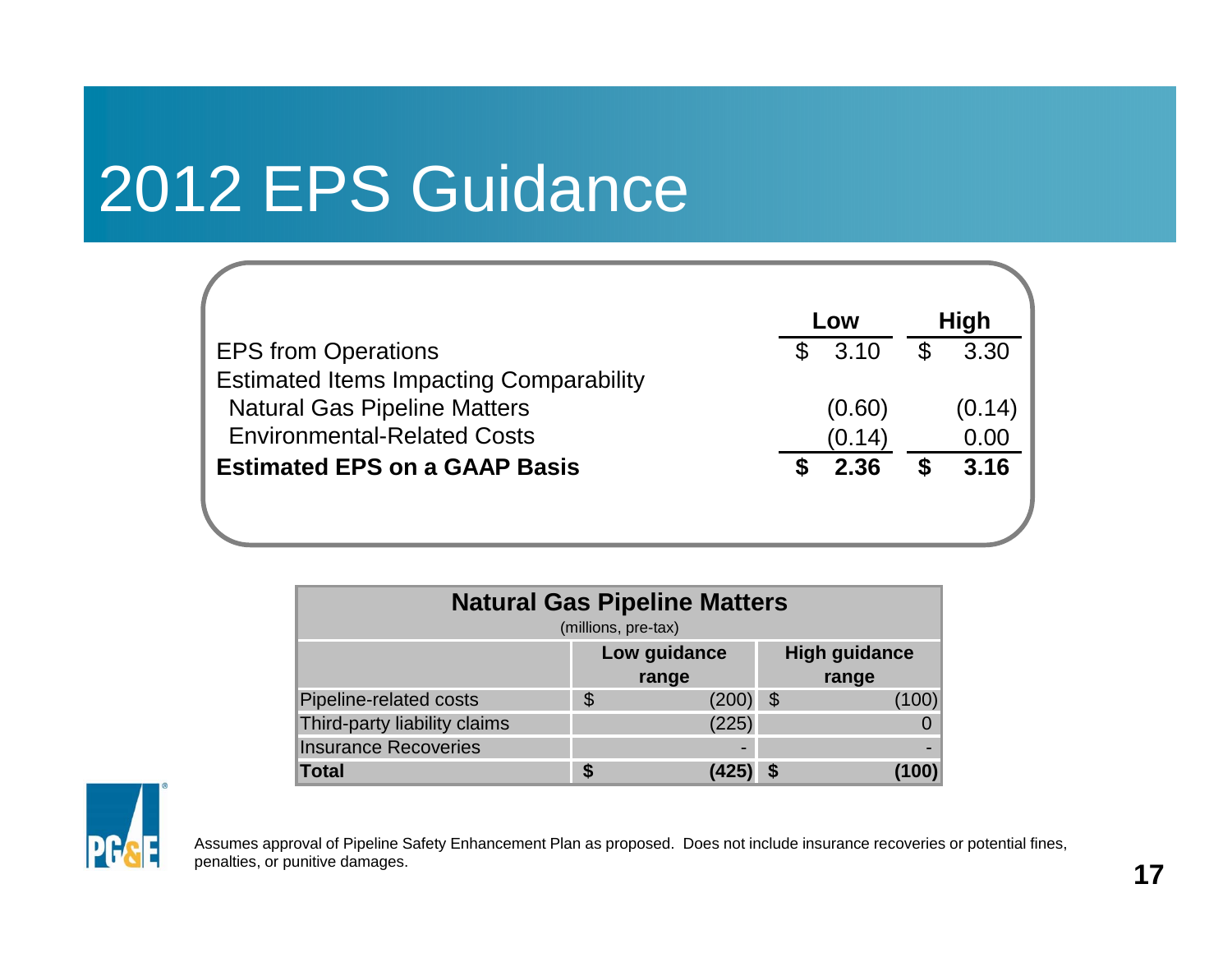# Equity Issuance

#### **YTD 2011**

#### **Through EOY 2012**

#### **~\$600M**

| ~100M | + Higher capex<br>+ Lower earnings from ops<br>+ Q3 accruals<br>Lower unrecovered pipeline costs<br>$\blacksquare$ |  |
|-------|--------------------------------------------------------------------------------------------------------------------|--|
|       |                                                                                                                    |  |
|       |                                                                                                                    |  |
|       |                                                                                                                    |  |